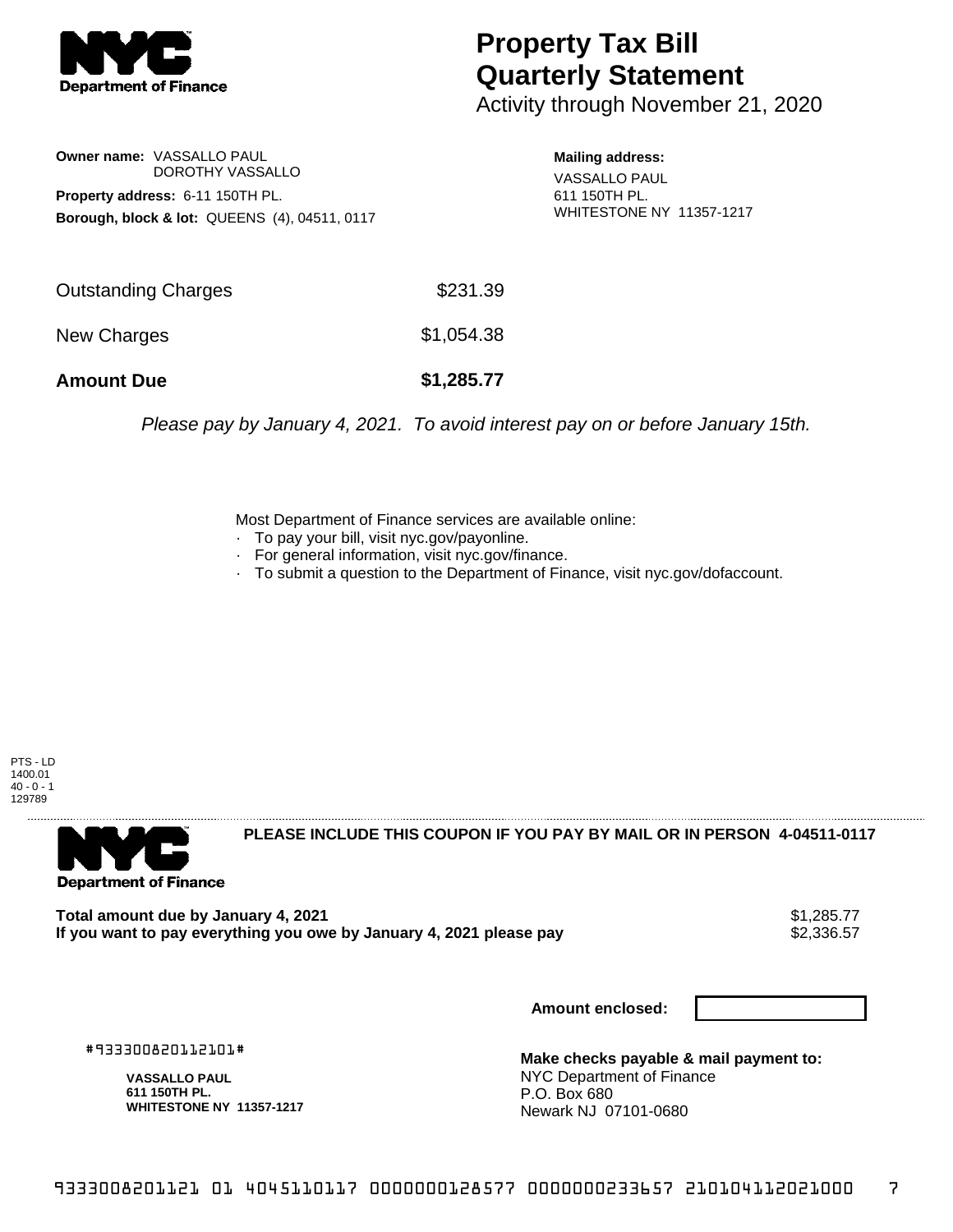

| <b>Billing Summary</b>                                                                                         | <b>Activity Date Due Date</b> | <b>Amount</b>           |
|----------------------------------------------------------------------------------------------------------------|-------------------------------|-------------------------|
| Outstanding charges including interest and payments                                                            |                               | \$231.39                |
| <b>Finance-Property Tax</b>                                                                                    | 01/01/2021                    | \$1,068.60              |
| <b>Adopted Tax Rate</b>                                                                                        |                               | $$-14.22$               |
| <b>Total amount due</b>                                                                                        |                               | \$1,285.77              |
| <b>Tax Year Charges Remaining</b>                                                                              | <b>Activity Date Due Date</b> | Amount                  |
| <b>Finance-Property Tax</b><br><b>Adopted Tax Rate</b>                                                         | 04/01/2021                    | \$1,068.60<br>$$-14.22$ |
|                                                                                                                |                               |                         |
| Total tax year charges remaining                                                                               |                               | \$1,054.38              |
| If you want to pay everything you owe by January 4, 2021 please pay                                            |                               | \$2,336.57              |
| If you pay everything you owe by January 4, 2021, you would save:                                              |                               | \$3.58                  |
| How We Calculated Your Property Tax For July 1, 2020 Through June 30, 2021                                     |                               |                         |
|                                                                                                                | Overall                       |                         |
| Tax class 1 - Small Home, Less Than 4 Families                                                                 | <b>Tax Rate</b>               |                         |
| Original tax rate billed                                                                                       | 21.1670%                      |                         |
| New Tax rate                                                                                                   | 21.0450%                      |                         |
| <b>Estimated Market Value \$1,288,000</b>                                                                      |                               |                         |
|                                                                                                                |                               | <b>Taxes</b>            |
| <b>Billable Assessed Value</b>                                                                                 | \$46,614                      |                         |
| Senior Citizen Homeowner                                                                                       | $-23,307.00$                  |                         |
| <b>Taxable Value</b>                                                                                           | \$23,307 x 21.0450%           |                         |
| <b>Tax Before Abatements and STAR</b>                                                                          | \$4,904.96                    | \$4,904.96              |
| Enhanced Star - School Tax Relief                                                                              | $$-3,280.00$                  | $$-659.00**$            |
| Annual property tax                                                                                            |                               | \$4,245.96              |
| Original property tax billed in June 2020                                                                      |                               | \$4,274.40              |
| Change In Property Tax Bill Based On New Tax Rate                                                              |                               | $$ -28.44$              |
| ** This is your NYS STAR tax savings. For more information, please visit us at nyc.gov/finance or contact 311. |                               |                         |

Please call 311 to speak to a representative to make a property tax payment by telephone.

## **Home banking payment instructions:**

- 1. **Log** into your bank or online bill pay website.
- 2. **Add** the new payee: NYC DOF Property Tax. Enter your account number, which is your boro, block and lot, as it appears here: 4-04511-0117 . You may also need to enter the address for the Department of Finance. The address is P.O. Box 680, Newark NJ 07101-0680.
- 3. **Schedule** your online payment using your checking or savings account.

## **Did Your Mailing Address Change?**

If so, please visit us at **nyc.gov/changemailingaddress** or call **311.**

When you provide a check as payment, you authorize us either to use information from your check to make a one-time electronic fund transfer from your account or to process the payment as a check transaction.